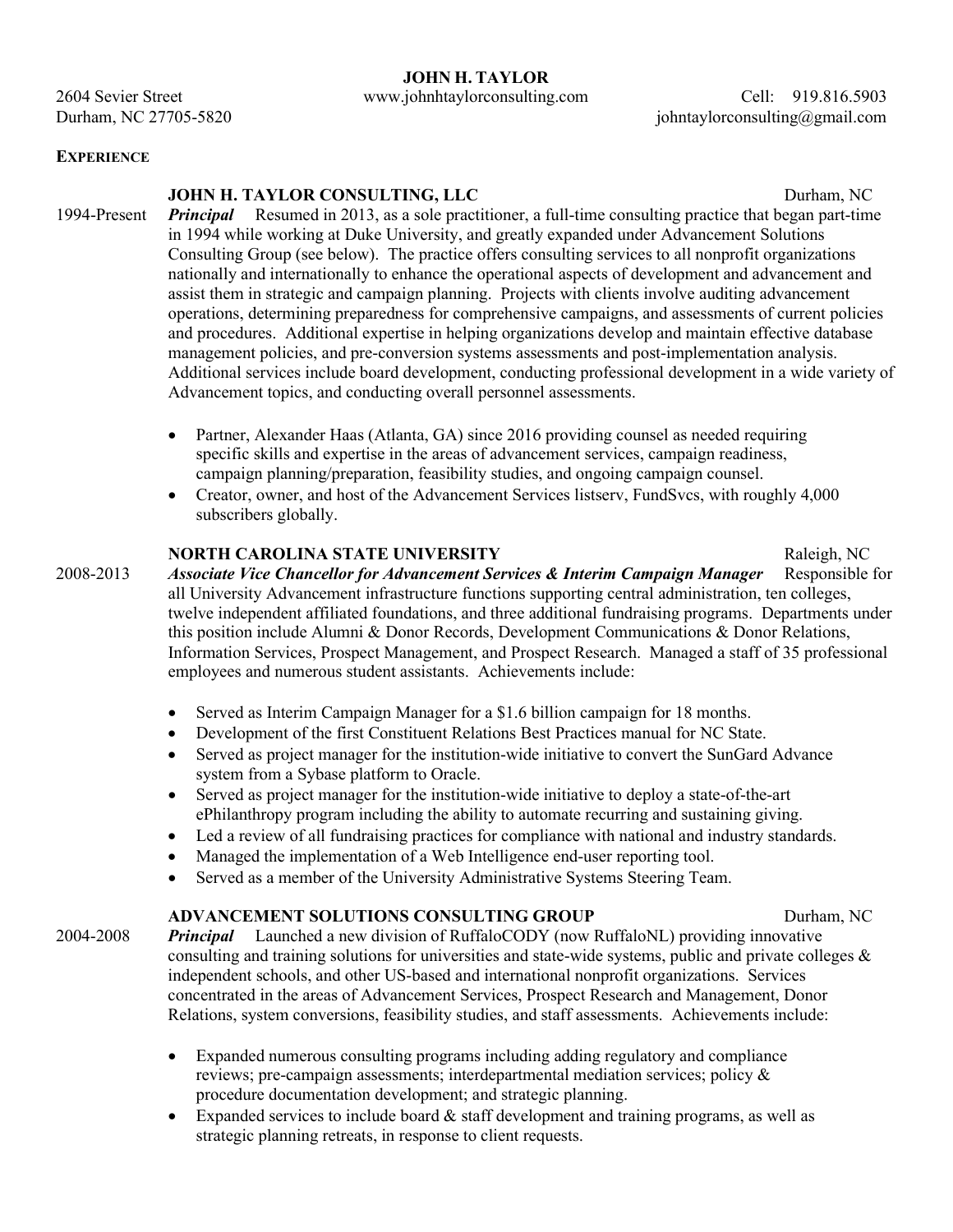**COUNCIL FOR ADVANCEMENT & SUPPORT OF EDUCATION (CASE)** Washington, DC 2002-2004 *Vice President, Research & Data Services* A newly created position responsible for increasing revenue related to research activities, the CASE Matching Gifts Clearinghouse, and the CASE Information Center. Managed a staff of eight professional employees. Achievements include:

- Authored the  $3<sup>rd</sup>$  edition of the nationally accepted fundraising reporting standards CASE Management & Reporting Standards.
- Initiated and developed several comprehensive advancement surveys, including CASE's first "realtime" compensation survey; an analysis of email solicitation practices; and an examination of donor recognition best practices.
- Developed and marketed CASE Matching Gifts products and services resulting in a 30% increase in revenue in one year.
- Developed and organized the first conferences for Gift Processing and Bio Maintenance specialists, resulting in unbudgeted net revenue for CASE.
- Developed and personally delivered Carnegie Corporation-sponsored Advancement workshops in Ghana, Nigeria, and Tanzania in 2003 and 2004.

## **DUKE UNIVERSITY** Durham, NC

- 1988-2002 *Director, Alumni & Development Records* Responsible for the processing and reconciliation of \$260MM+ in annual charitable contributions and grants, as well as the management and maintenance of accurate records of 400K+ donors, friends, and alumni. Managed a staff of 16 professional and clerical employees. Achievements include:
	- Managed the successful conversion from a homegrown legacy system to BSR's (now Ellucian) Advance, and served as Chair of the BSR Users Group for all DB2 sites.
	- Improved gift processing productivity by over 500% through implementation of technology enhancements and workflow improvements.
	- Developed policies and procedures to reduce the University's lost alumni rate to under 4%.
	- Increased matching gifts revenue by 300% in 3 years through automation and innovation.
- 1987-1988 *Manager, University Payrolls* Directed the operation of three payroll systems supporting over 18,000 employees. Managed a staff of eight professional and clerical employees.

**FIRST WACHOVIA** *Atlanta*, GA & Raleigh, NC 1981-1987 *Assistant Vice President* Managed the operational aspects of products developed and marketed to their corporate customers, with emphasis on new technologies and electronic banking capabilities. Managed a staff of 18 professional and clerical employees.

# **UNITED STATES NAVY** Norfolk, VA

1978-1981 *Lieutenant Commander* Assigned to the USS Emory S. Land (AS-39) and served in various capacities including Communications/Intelligence Officer, Asst. Chief Engineer, and Legal Officer leading to the ultimate designation as a Surface Warfare Officer.

# **EDUCATION**

**VANDERBILT UNIVERSITY** Nashville, TN

BA, Mass Communications and Socio-Political Change

# **DUKE UNIVERSITY** Durham, NC

Certificate in Nonprofit Management Graduate Student – Master of Arts in Liberal Studies